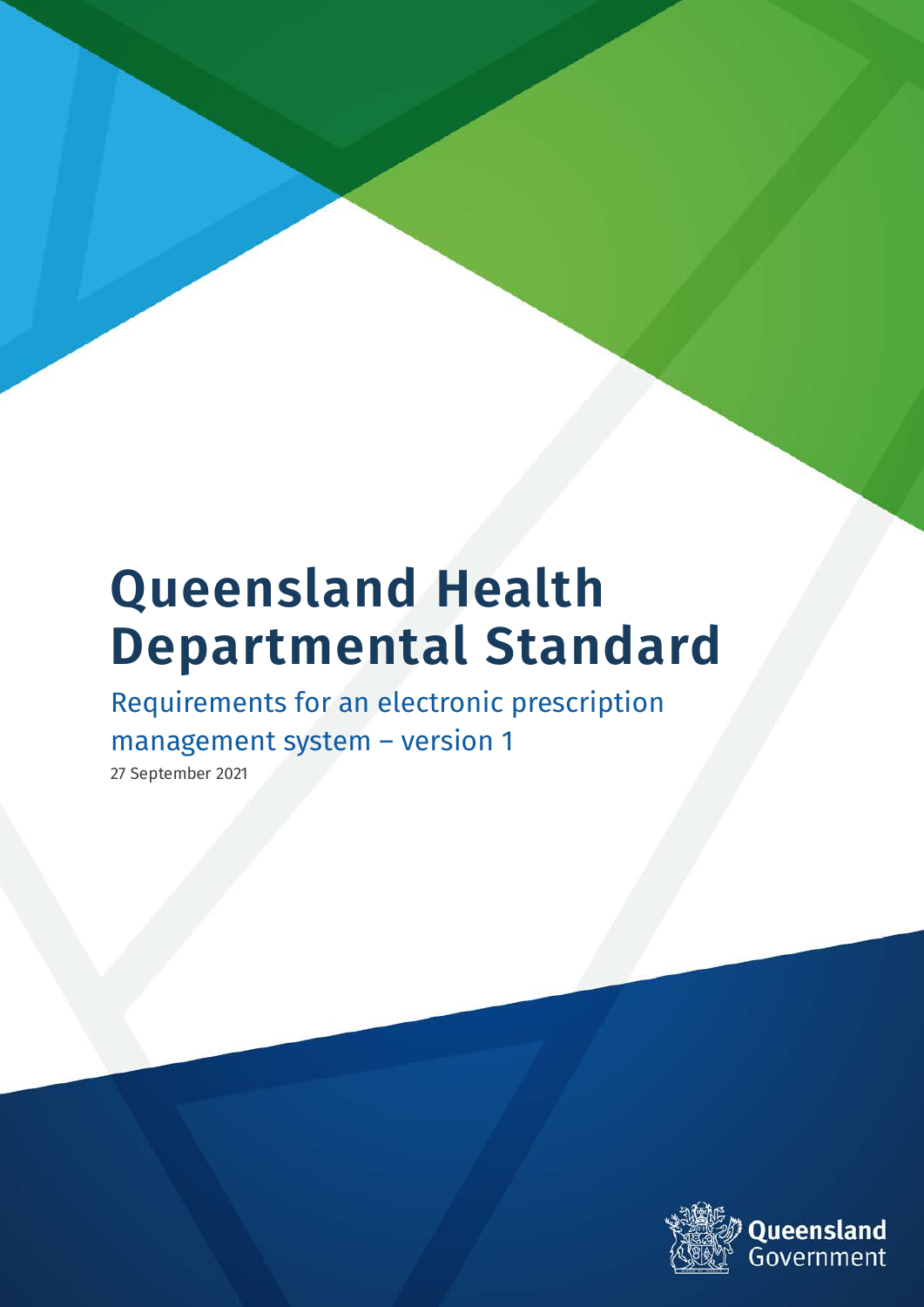### Queensland Health Departmental Standard Requirements for an electronic prescription management system Version 1

Published by the State of Queensland (Queensland Health), September 2021 This document is licensed under a Creative Commons Attribution 3.0 Australia licence.



To view a copy of this licence, visit creativecommons.org/licenses/by/3.0/au

© State of Queensland (Queensland Health) 2021

You are free to copy, communicate and adapt the work, as long as you attribute the State of Queensland (Queensland Health).

For more information contact:

Chief Medical Officer and Healthcare Regulation Branch, Prevention Division, Queensland Health, GPO Box 48, Brisbane QLD 4001, email HLIU@health.qld.gov.au.

#### Disclaimer:

The content presented in this publication is distributed by the Queensland Government as an information source only. The State of Queensland makes no statements, representations or warranties about the accuracy, completeness or reliability of any information contained in this publication. The State of Queensland disclaims all responsibility and all liability (including without limitation for liability in negligence) for all expenses, losses, damages and costs you might incur as a result of the information being inaccurate or incomplete in any way, and for any reason reliance was placed on such information.

#### Version control

| <b>Version</b> | <b>Replaces version</b> | Date approved  | Commencement date |
|----------------|-------------------------|----------------|-------------------|
|                | ΝA                      | 12 August 2021 | 27 September 2021 |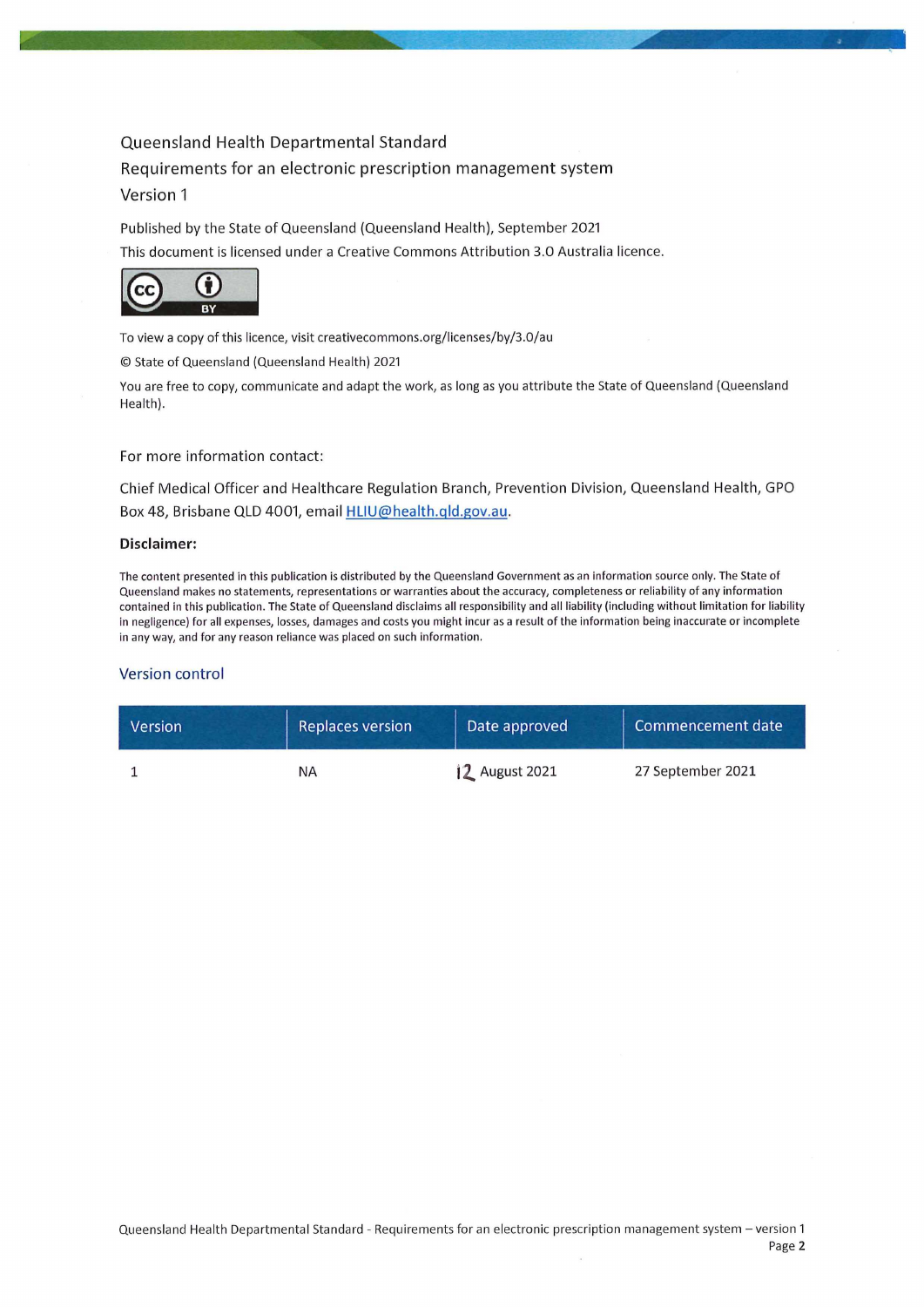### The Medicines and Poisons Act 2019 (the Act) establishes a contemporary framework for the regulation of medicines, poisons and prohibited substances, pesticides and fumigants in Queensland.

This framework includes three subordinate regulations (the Regulations):

- Medicines and Poisons (Medicines) Regulation 2021 (Medicines Regulation)
- Medicines and Poisons (Poisons and Prohibited Substances) Regulation 2021
- Medicines and Poisons (Pest Management Activities) Regulation 2021.

Chapter 7, Part 4, section 233 of the Act authorises the chief executive of Queensland Health to make departmental standards in relation to matters regulated under the Act.

A departmental standard outlines the mandatory expectations and specific requirements to ensure regulatory compliance with the Act and Regulations.

The Medicines Regulation states the requirements for an electronic prescription management system (Chapter 8, Part 1) to make or transmit prescriptions for dispensing medicines or retrieve prescriptions for dispensing medicines, including recording information relating to the dispensing of medicines. An electronic prescription management system must comply with the requirements stated in Chapter 8, Part 1 of the Medicines Regulation and this Standard.

This Standard (*Requirements for an electronic prescription management system*) has been made by the Director-General, Queensland Health in accordance with section 233 of the Act.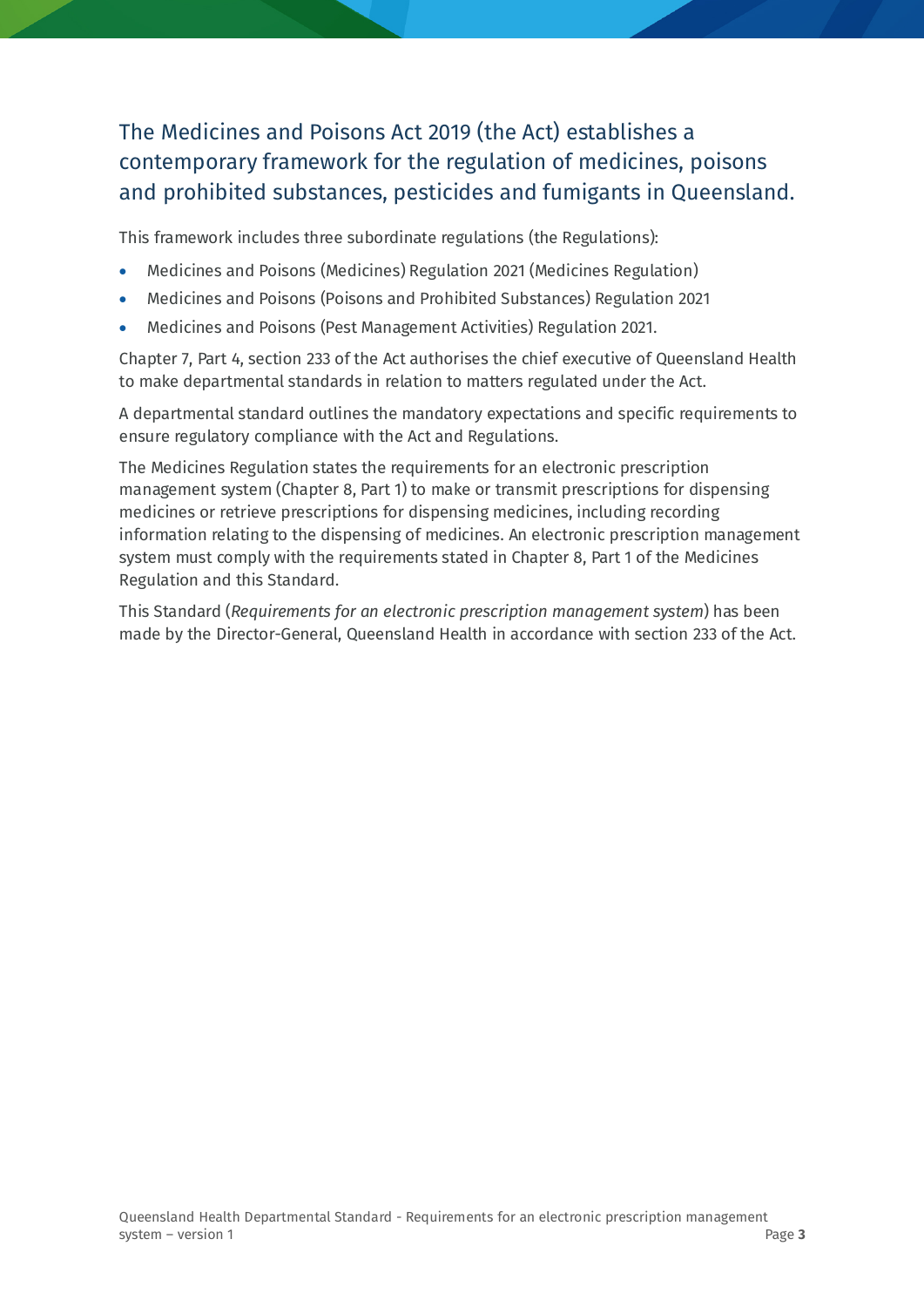## **Scope**

An electronic prescription management system (EPM system), comprises end-to-end conformant prescribing, prescription delivery and dispensing components. To enable safe and secure interconnected electronic prescription transactions, the 'prescribing component' and 'dispensing component' of the EPM system must be connected to a conformant prescription delivery service[1](#page-3-0) (PDS) to store, exchange and record prescription information and dispensing activities.

Prescription information created, transferred, retrieved, dispensed and recorded by electronic means through an EPM system is referred to as an 'electronic prescription' or colloquially as a 'paperless' prescription.

## **Purpose**

This Standard specifies the system component requirements that must be met to electronically prepare, transfer, retrieve and record prescription information for a medicine to be dispensed for a person, and to record dispensing and associated activities<sup>[2](#page-3-1)</sup> in Queensland.

This Standard applies to the following requirements in the Medicines Regulation:

- The system manager must ensure the prescribing and/or dispensing components of the EPM system used at the entity complies with Chapter 8, Part 1 of the Medicines Regulation and the requirements specified in this standard.
- A prescriber may make an electronic prescription if it is prepared and transferred in a conformant EPM system (Medicines Regulation, section 83).
- An approved person who is authorised to dispense, may dispense medicines in accordance with an electronic prescription for a person only if the prescription is retrieved and dispensing activities are recorded using a conformant EPM system (Medicines Regulation, sections 114 and 120).

<span id="page-3-0"></span><sup>1</sup> A listed PDS software product on the *Electronic Prescribing – External Conformance Register* published by the Australian Health Digital Agency with a current valid Conformance identifier.

<span id="page-3-1"></span><sup>&</sup>lt;sup>2</sup> Such as amending an electronic prescription (section 117); dispensing records for dispensed medicines (section 124); reporting and preventing use of unlawful electronic prescriptions (section 228(2)(g)) of the Medicines Regulation.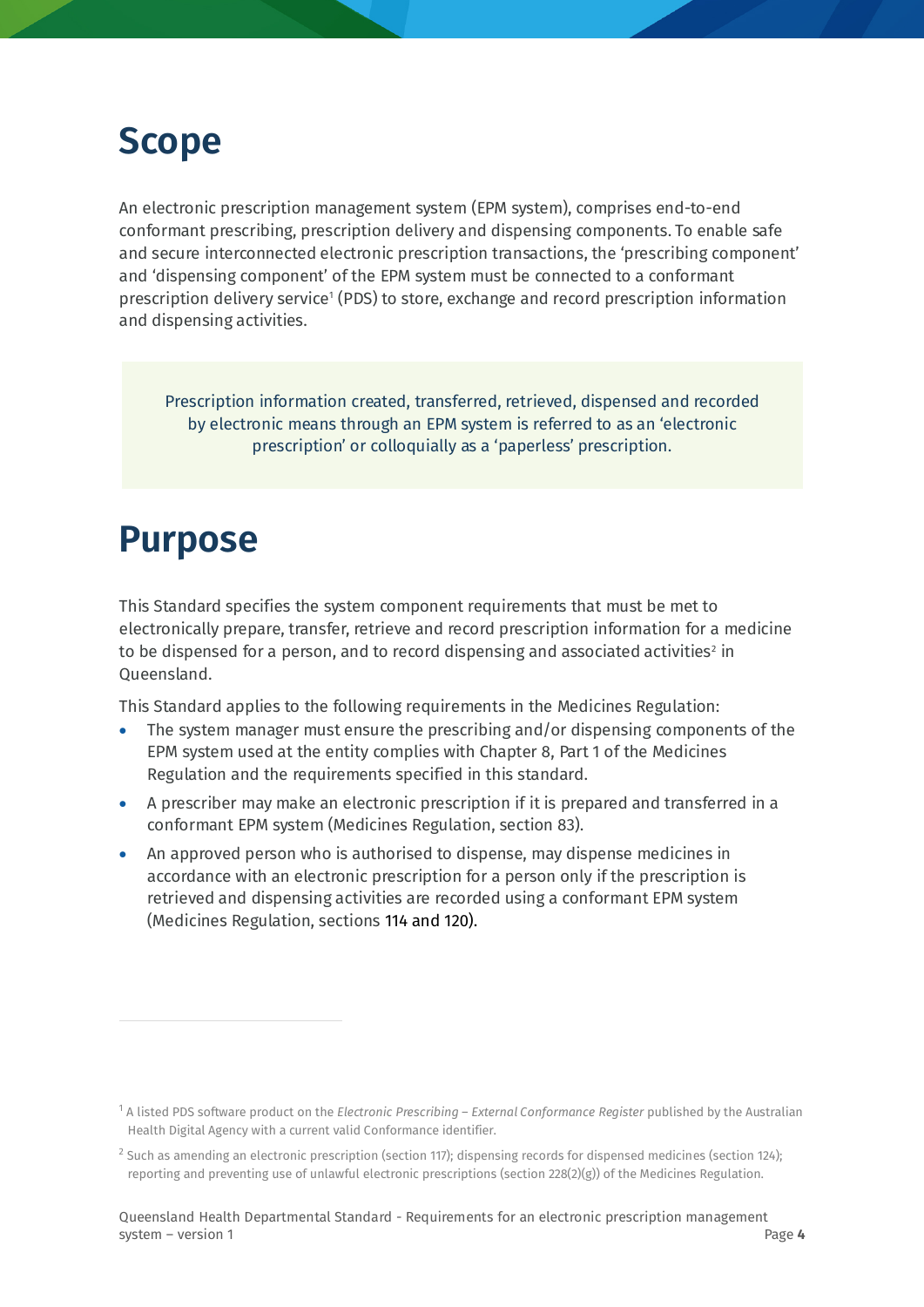This Standard **does not** apply to paper prescriptions that are sent as a digital image, such as by fax or email, to a dispenser.

# **Conformant electronic prescription management system requirements**

To meet the regulatory obligations under the Medicines Regulation, a conformant EPM system **must**:

1. Meet the requirements specified in Chapter 8, Part 1 of the Medicines Regulation;

**AND** 

- 2a. Be a listed software product on the *Electronic Prescribing – External Conformance Register* (National conformance register) published by the Australian Health Digital Agency with a current valid conformance identifier (ID), for:
	- a. Prescribing System (PS) software to create and transfer prescription information for medicines to the 'prescription delivery service' (PDS) listed on the National conformance register, and/or
	- b. Dispensing System (DS) software to retrieve prescription information from the 'prescription delivery service' (PDS) listed on the National conformance register to dispense medicines for a patient, as well as record dispensing and associated activities;

**OR**

2b. Be an electronic medication order chart system using software owned and operated by an approved software vendor for the purposes of the Electronic National Residential Medication Chart Trial (the Trial) under the *National Health (Electronic National Residential Medication Chart Trial) Special Arrangement 2018* (Cth) (the Arrangement) at approved participant entities as listed in the Schedule to the Arrangement.